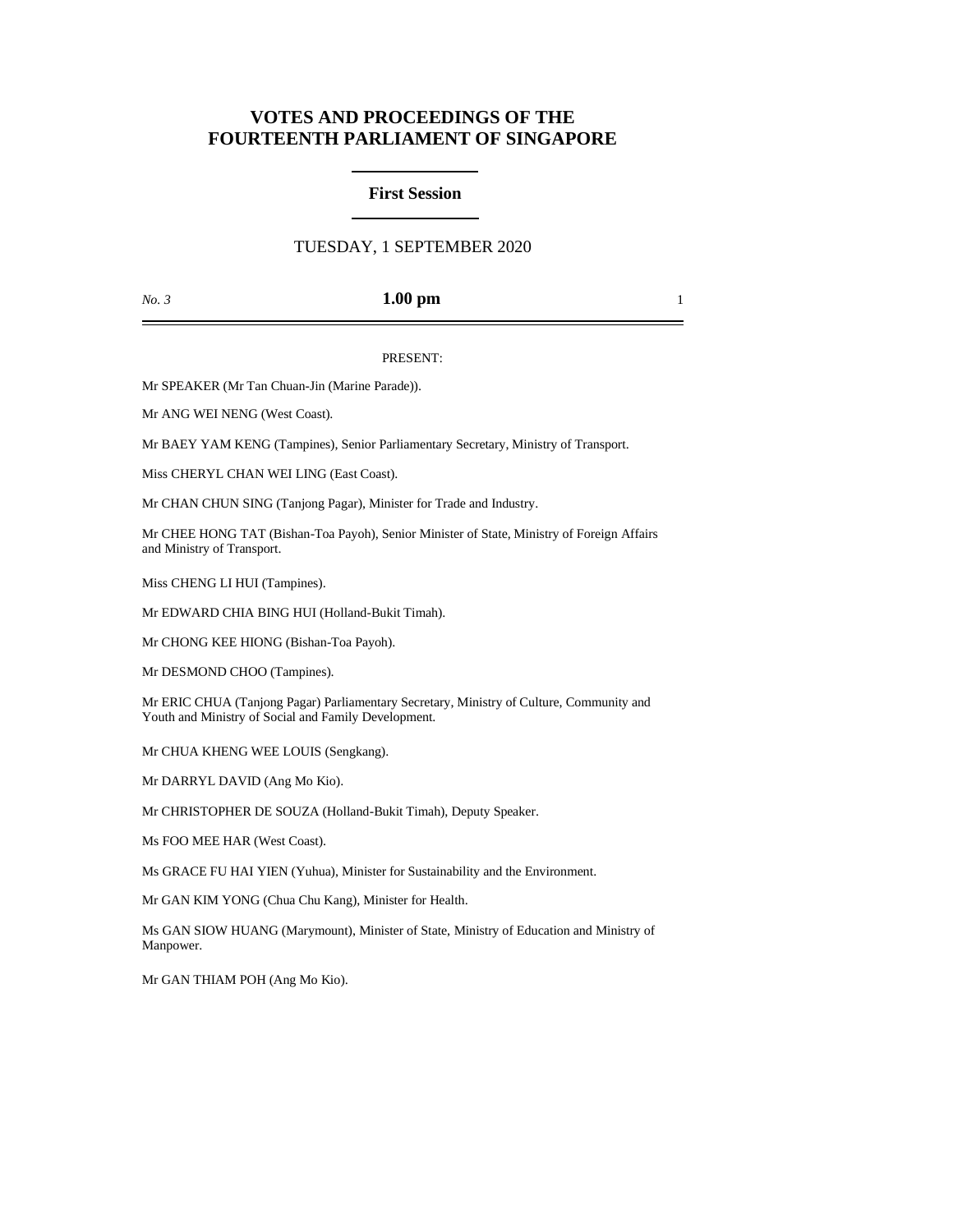Mr GERALD GIAM YEAN SONG (Aljunied).

Mr DERRICK GOH (Nee Soon).

Ms HE TING RU (Sengkang).

Mr HENG CHEE HOW (Jalan Besar), Senior Minister of State, Ministry of Defence.

Mr HENG SWEE KEAT (East Coast), Deputy Prime Minister, Coordinating Minister for Economic Policies and Minister for Finance.

Mr SHAWN HUANG WEI ZHONG (Jurong).

Ms INDRANEE RAJAH (Tanjong Pagar), Minister, Prime Minister's Office, Second Minister for Finance, Second Minister for National Development and Leader of the House.

Mr S ISWARAN (West Coast), Minister for Communications and Information and Minister-in-charge of Trade Relations.

Dr JANIL PUTHUCHEARY (Pasir Ris-Punggol), Senior Minister of State, Ministry of Communications and Information and Ministry of Health and Government Whip.

Dr AMY KHOR LEAN SUAN (Hong Kah North), Senior Minister of State, Ministry of Sustainability and the Environment and Ministry of Transport.

Dr KOH POH KOON (Tampines), Senior Minister of State, Ministry of Health.

Mr KWEK HIAN CHUAN HENRY (Kebun Baru).

Mr DESMOND LEE (West Coast), Minister for National Development and Minister-in-charge of Social Services Integration.

Mr LEE HSIEN LOONG (Ang Mo Kio), Prime Minister.

Mr LEONG MUN WAI (Non-Constituency Member).

Mr LIANG ENG HWA (Bukit Panjang).

Mr LIM BIOW CHUAN (Mountbatten).

Assoc Prof JAMUS JEROME LIM (Sengkang).

Ms SYLVIA LIM (Aljunied).

Dr LIM WEE KIAK (Sembawang).

Ms LOW YEN LING (Chua Chu Kang), Minister of State, Ministry of Culture, Community and Youth and Ministry of Trade and Industry.

Ms MARIAM JAAFAR (Sembawang).

Mr MASAGOS ZULKIFLI B M M (Tampines), Minister for Social and Family Development; Second Minister for Health and Minister-in-charge of Muslim Affairs.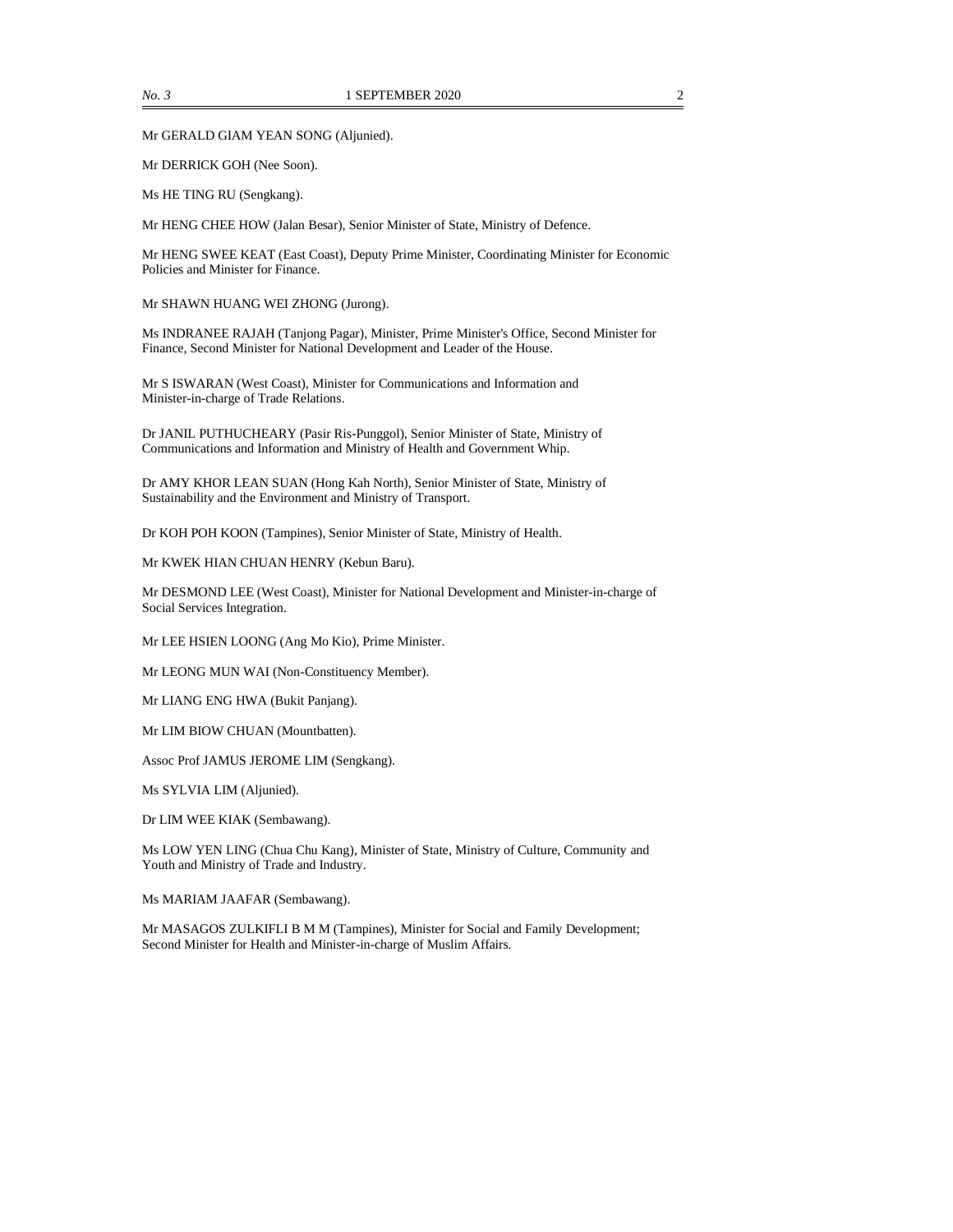Dr MOHAMAD MALIKI BIN OSMAN (East Coast), Minister, Prime Minister's Office, Second Minister for Education and Second Minister for Foreign Affairs.

Mr MOHD FAHMI BIN ALIMAN (Marine Parade).

Mr MUHAMAD FAISAL ABDUL MANAP (Aljunied).

Assoc Prof Dr MUHAMMAD FAISHAL IBRAHIM (Nee Soon), Minister of State, Ministry of Home Affairs and Ministry of National Development.

Mr MURALI PILLAI (Bukit Batok).

Ms NADIA AHMAD SAMDIN (Ang Mo Kio).

Dr NG ENG HEN (Bishan-Toa Payoh), Minister for Defence.

Ms NG LING LING (Ang Mo Kio).

Mr LOUIS NG KOK KWANG (Nee Soon).

Miss RACHEL ONG (West Coast).

Mr ONG YE KUNG (Sembawang), Minister for Transport.

Ms JOAN PEREIRA (Tanjong Pagar).

Mr LEON PERERA (Aljunied).

Ms DENISE PHUA LAY PENG (Jalan Besar).

Ms HAZEL POA (Non-Constituency Member).

Ms POH LI SAN (Sembawang).

Mr PRITAM SINGH (Aljunied), Leader of the Opposition.

Ms RAEESAH KHAN (Sengkang).

Ms RAHAYU MAHZAM (Jurong), Parliamentary Secretary, Ministry of Health.

Mr SAKTIANDI SUPAAT (Bishan-Toa Payoh).

Mr SEAH KIAN PENG (Marine Parade).

Mr K SHANMUGAM (Nee Soon), Minister for Home Affairs and Minister for Law.

Mr SHARAEL TAHA (Pasir Ris-Punggol).

Ms SIM ANN (Holland-Bukit Timah), Senior Minister of State, Ministry of Communications and Information and Ministry of National Development and Deputy Government Whip.

Mr SITOH YIH PIN (Potong Pasir).

Ms HANY SOH (Marsiling-Yew Tee).

Ms SUN XUELING (Punggol West), Minister of State, Ministry of Education and Ministry of Social and Family Development.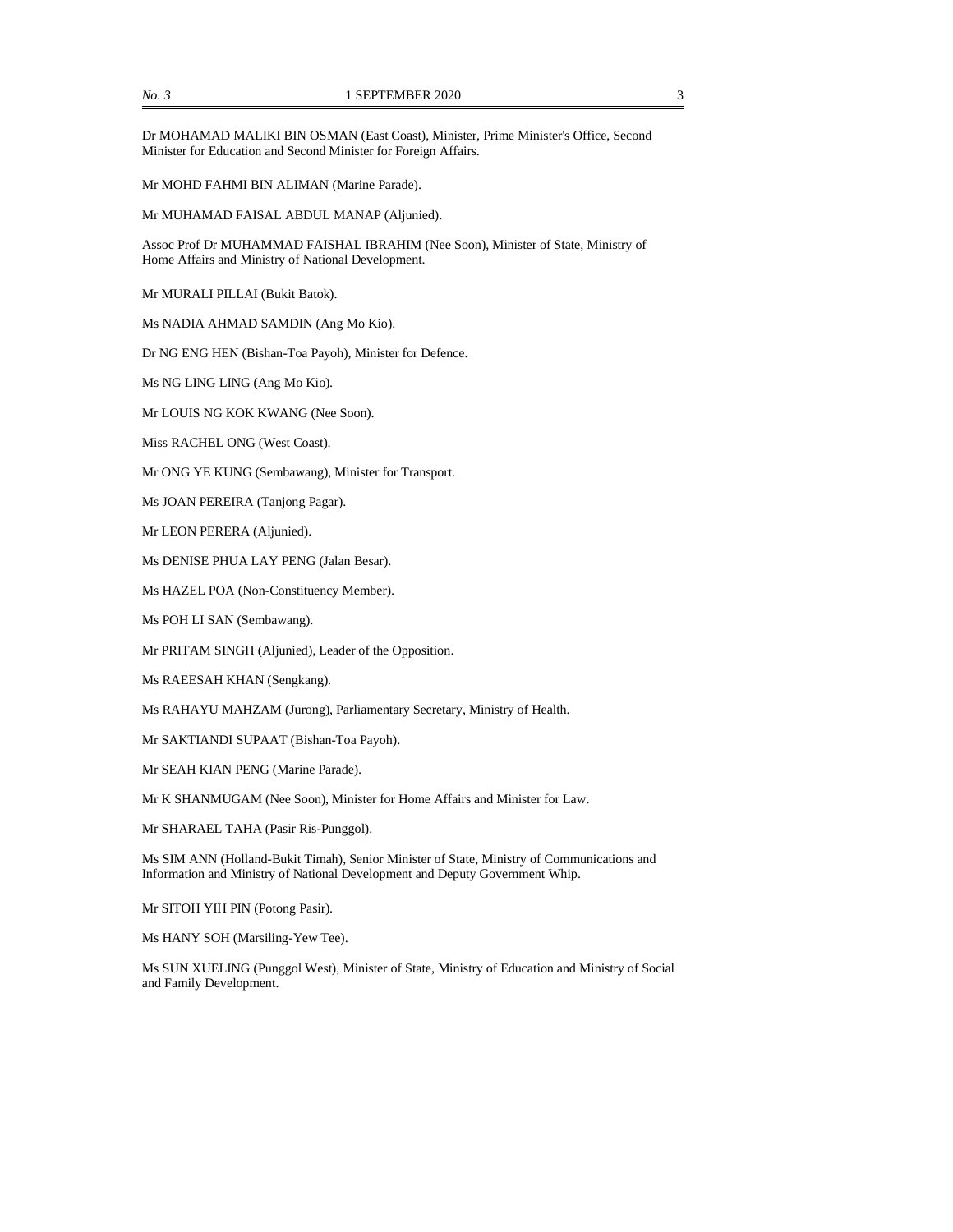Mr ALVIN TAN (Tanjong Pagar), Minister of State, Ministry of Culture, Community and Youth and Ministry of Trade and Industry.

Ms CARRIE TAN (Nee Soon).

Mr DENNIS TAN LIP FONG (Hougang).

Mr DESMOND TAN (Pasir Ris-Punggol), Minister of State, Ministry of Home Affairs and Ministry of Sustainability and the Environment.

Ms JESSICA TAN SOON NEO (East Coast), Deputy Speaker.

Mr TAN KIAT HOW (East Coast), Minister of State, Prime Minister's Office and Ministry of National Development.

Dr TAN SEE LENG (Marine Parade), Minister, Prime Minister's Office, Second Minister for Manpower and Second Minister for Trade and Industry.

Dr TAN WU MENG (Jurong).

Mr PATRICK TAY TECK GUAN (Pioneer).

Mr TEO CHEE HEAN (Pasir Ris-Punggol), Senior Minister and Coordinating Minister for National Security.

Mrs JOSEPHINE TEO (Jalan Besar), Minister for Manpower and Second Minister for Home Affairs.

Mr THARMAN SHANMUGARATNAM (Jurong), Senior Minister and Coordinating Minister for Social Policies.

Ms TIN PEI LING (MacPherson).

Mr EDWIN TONG CHUN FAI (Marine Parade), Minister for Culture, Community and Youth and Second Minister for Law.

Mr VIKRAM NAIR (Sembawang).

Dr VIVIAN BALAKRISHNAN (Holland-Bukit Timah), Minister for Foreign Affairs.

Dr WAN RIZAL (Jalan Besar).

Mr DON WEE (Chua Chu Kang).

Mr LAWRENCE WONG (Marsiling-Yew Tee), Minister for Education and Second Minister for Finance.

Mr XIE YAO QUAN (Jurong).

Mr ALEX YAM ZIMING (Marsiling-Yew Tee).

Ms YEO WAN LING (Pasir Ris-Punggol).

Mr YIP HON WENG (Yio Chu Kang).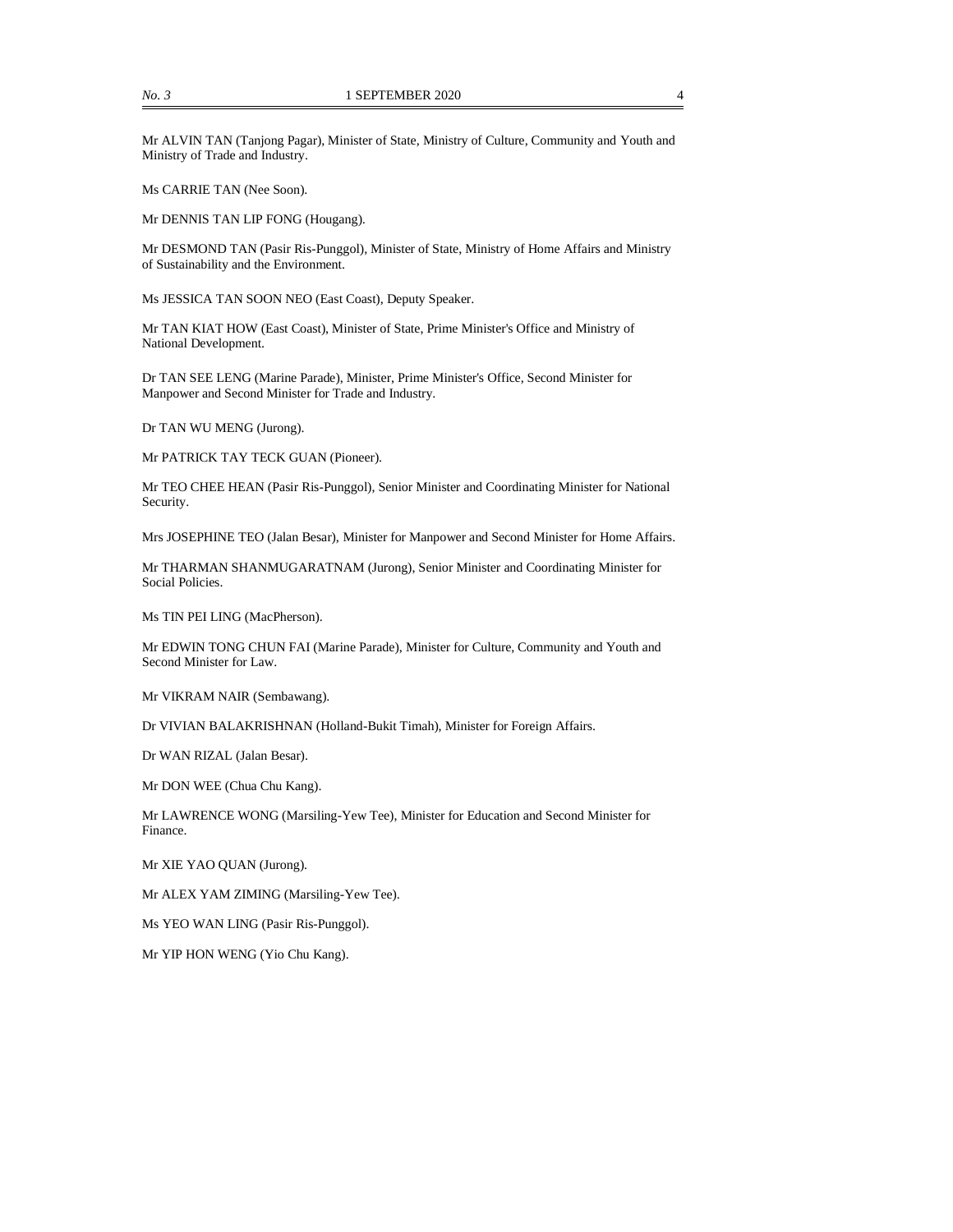#### Mr MELVIN YONG YIK CHYE (Radin Mas).

Mr ZAQY MOHAMAD (Marsiling-Yew Tee), Senior Minister of State, Ministry of Defence and Ministry of Manpower and Deputy Leader of the House.

Mr ZHULKARNAIN ABDUL RAHIM (Chua Chu Kang).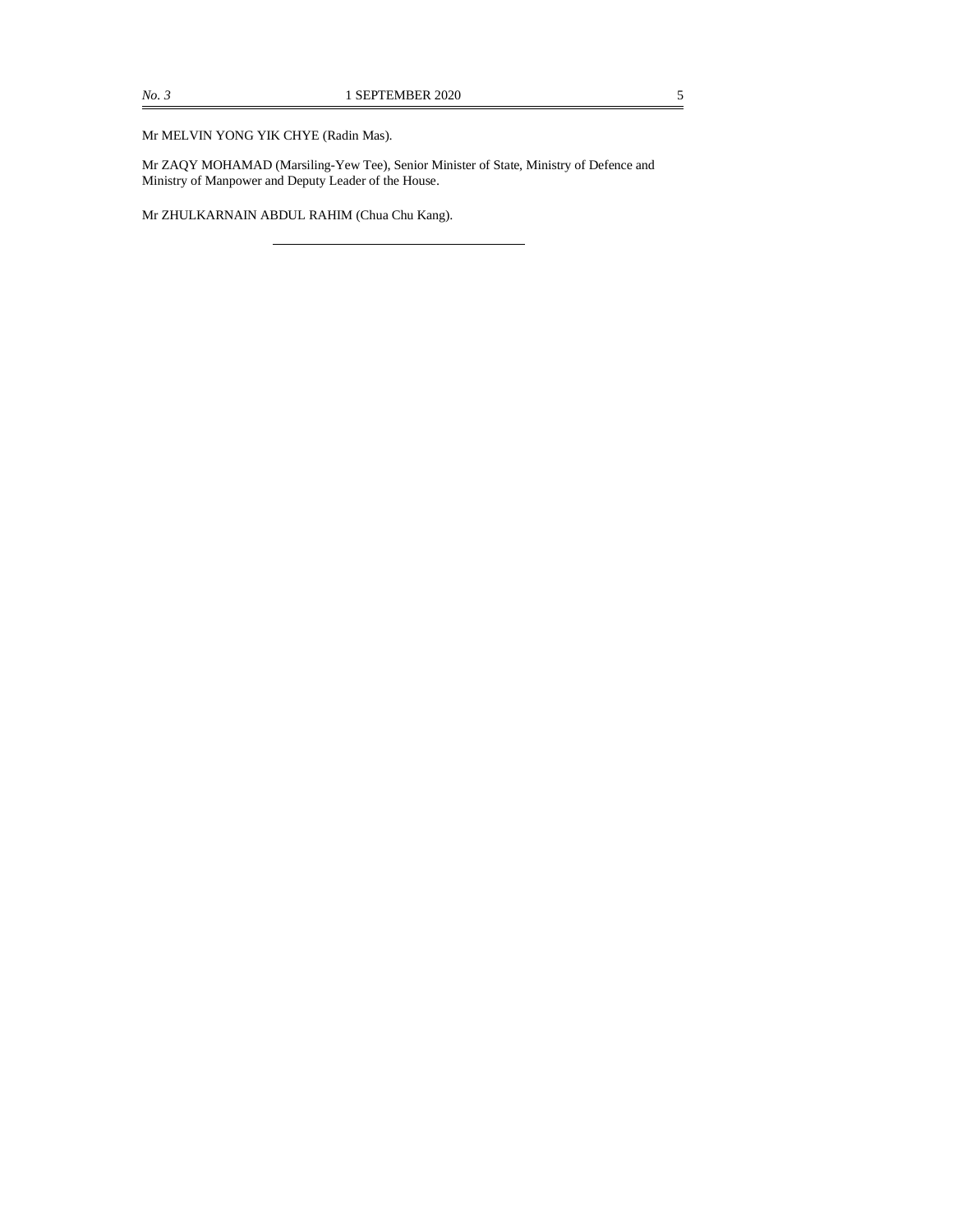- 1 Paper presented to Parliament and received by the Clerk of Parliament pursuant to Standing Order No. 31 (Presentation of Papers) and ordered to lie upon the Table:
	- 1.1 Road Traffic (Motor Vehicles, Driving Licences) (Amendment No. 4) Rules 2020 – Presented on 1 September 2020 (S. L. 24 of 2020).
- 2 International Arbitration (Amendment) Bill "to amend the International Arbitration Act (Chapter 143A of the 2002 Revised Edition)" – presented by the Second Minister for Law; read the first time; to be read a second time on the next available sitting day and to be printed. [Bill No. 29/20].
- 3 President's Speech (Address of Thanks) (Mr Patrick Tay Teck Guan) (2<sup>nd</sup> Allotted Day) Question again proposed on resumption of Debate (31 August 2020), "That the following Address in reply to the Speech of the President be agreed to:

'We, the Parliament of the Republic of Singapore, express our thanks to the President for the Speech which she delivered on behalf of the Government at the Opening of the First Session of this Parliament.'."; – Debate arising.

- 4 Time Limit for Speeches − (Leader of the House) − (with the consent of Mr Speaker and the general assent of Members present) – Motion made, and Question put – Resolved, "That the proceedings on the item under discussion be exempted from the provisions of Standing Order No. 48(8) to remove the time limit in respect of the Minister for Manpower's speech.".
- 5 President's Speech (Address of Thanks) − Debate resumed on Question, "That the following Address in reply to the Speech of the President be agreed to:

'We, the Parliament of the Republic of Singapore, express our thanks to the President for the Speech which she delivered on behalf of the Government at the Opening of the First Session of this Parliament.'."

- 6 Exempted Business (Leader of the House) (with the consent of Mr Speaker and general assent of Members present) – Motion made, and Question put – Resolved, "That the proceedings on the business set down on the Order Paper for today be proceeded with beyond the moment of interruption.".
- 7 President's Speech (Address of Thanks) − Debate resumed on Question, "That the following Address in reply to the Speech of the President be agreed to:

'We, the Parliament of the Republic of Singapore, express our thanks to the President for the Speech which she delivered on behalf of the Government at the Opening of the First Session of this Parliament.'."

8 Adjournment of Debate − (Leader of the House) − (with the consent of Mr Speaker) − Motion made, and Question put − Resolved, "That the debate be now adjourned.".

Debate to be resumed Tomorrow.